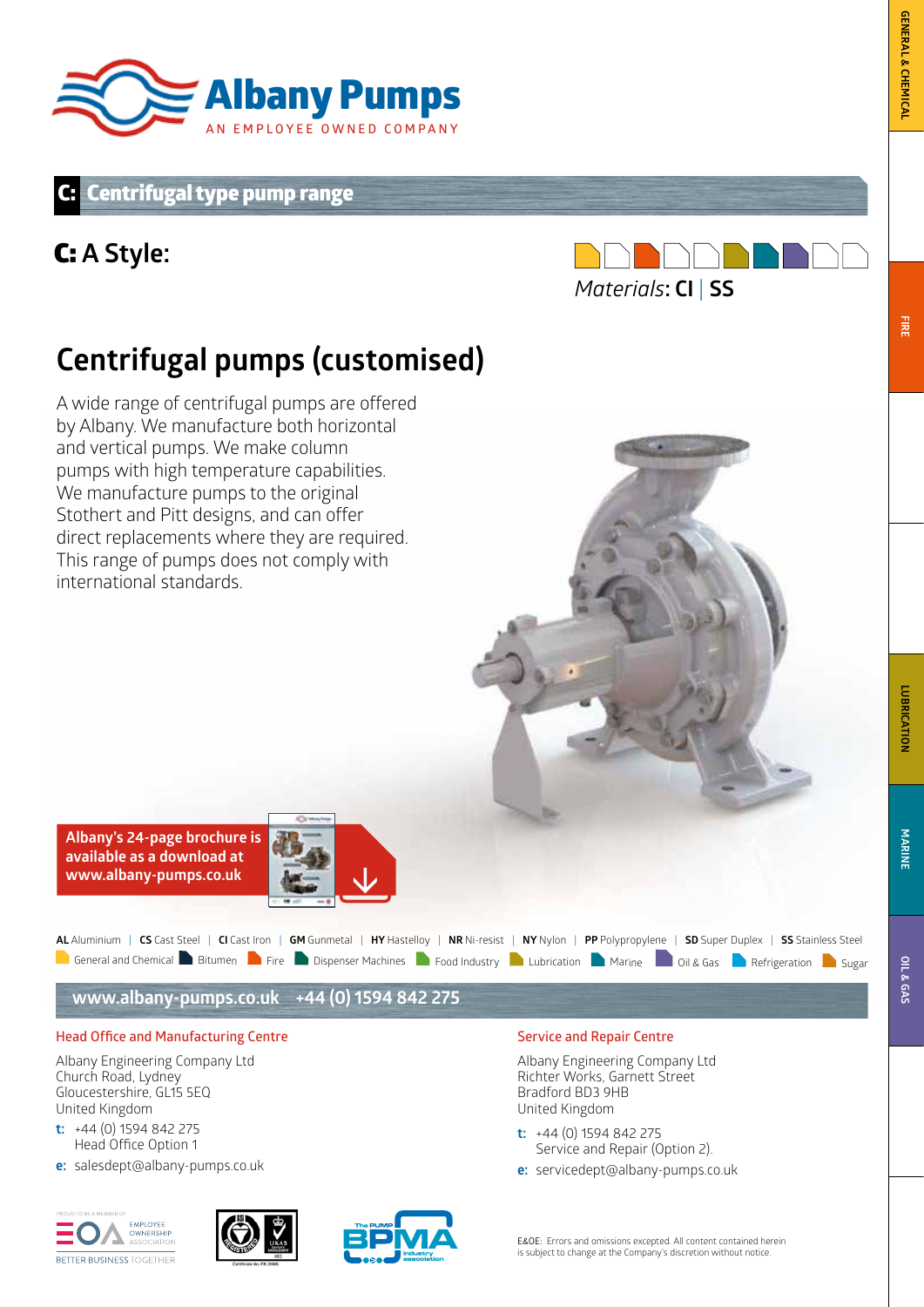# C: **A Style centrifugal pumps:** Albany Pumps

Albany Pumps manufacture and supply the well respected and long established range of centrifugal pumps originally designed and manufactured by Stothert & Pitt.

#### **CONSTRUCTION**

Horizontal and Vertical Centrifugal Pumps consist of a rotating element with a bearing bracket and casing which, by use of a spacer coupling, easily removable as a complete module for ease of maintenance without disturbing either the driver or suction and delivery pipework. Tank mounted pumps have intermediate bearings between the headstock and the impeller, the number of which depend on the overall length of the shaft.

#### **DESIGN AVAILABILITY**

- Horizontal close-coupled
- Horizontal spacer-coupled
- Vertical close-coupled
- Vertical spacer-coupled
- Tank top mounted with separate discharge pipe
- Tank top mounted with discharge through support column
- Tank top mounted pumps to API 610

#### **SPECIFICATION / MATERIALS**

The range of centrifugal pumps are based on the metric design standard BS5257. The pump can be manufactured in various combinations of materials from cast iron, steel and stainless steels. Materials to NACE specification are available.

#### **Horizontal and Vertical Pumps**

Close-coupled or spacer-coupled, the pumps can be provided as non-self priming or with vane type primers if required.

#### **Horizontal and Vertical Pumps**

Close-coupled or spacer-coupled, the pumps can be provided as non-self priming or with vane type primers if required.

#### **Separate Discharge Tank Top Pumps**

The pump bowl is mounted at the bottom of a support column with a separate discharge pipe connected to the mounting flange. Intermediate bearings are lubricated either by the fluid being pumped or by a separate lubricating system.

#### **Integral Discharge Tank Top Pumps**

The pump bowl is mounted at the bottom of a support



intermediate bearings are lubricated by the fluid as it passes up the column.

#### **DRIVE ARRANGEMENT**

The pumps run at 2 or 4 pole electric motor speeds, either 50Hz or 60Hz and are therefore suitable for direct coupling to the motor. In special cases where emulsification of the liquid is undesirable, 6 or 8 pole speeds can be used provided that only a low head is required.

#### **PRIMING EQUIPMENT**

Positive displacement primers are used on vertical and horizontal pumps. Generally arranged for automatic Generally arranged for automatic operation, the primer is a vane type which is engaged at initial start to prime the pump or when the pump loses prime due to vapour ingress. Once the pump is primed, the primer drive is automatically disengaged by a pressure diaphragm, eliminating the release of any vapour to the atmosphere.

#### **PERFORMANCE**

| Capacity Range - | up to $300 \text{ m}^3/\text{hr}$ |
|------------------|-----------------------------------|
| Head:            | up to 140m                        |

CP/0100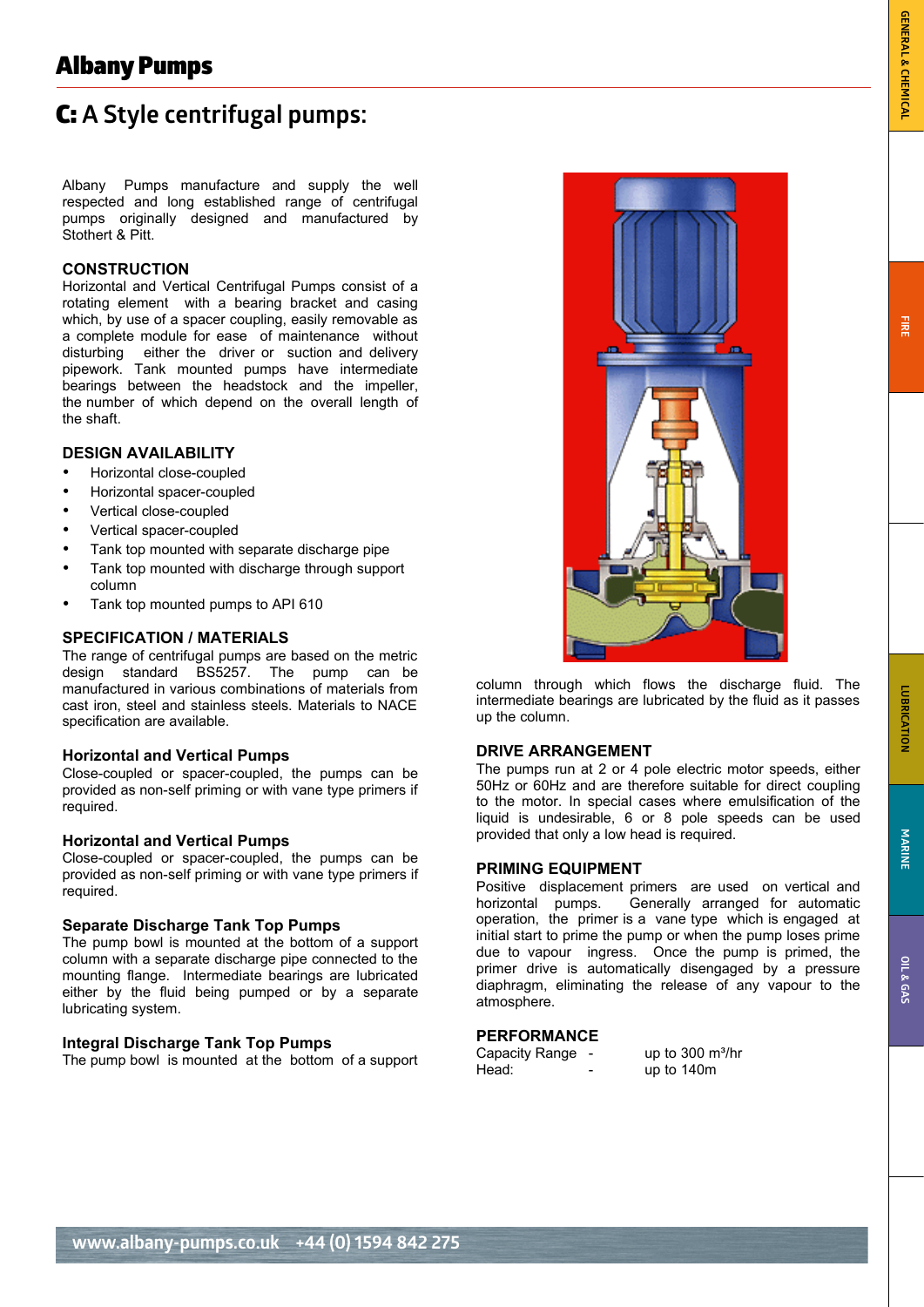## C: **A Style centrifugal pumps:** ugal pumps: with a set of the set of the set of the set of the set of the set of the set of the set of the set o<br>In the set of the set of the set of the set of the set of the set of the set of the set of the set of the set

## Vertical applications for wet or dry sumps up to 7.5m (24') deep.

#### **BEARINGS AND SHAFTS**

Where sump depths are over 1.5m (5') intermediate bearings are fitted. All bearings can be sealed against the ingress of the fluid being pumped and lubricated from the mounting plate. With clean fluids bearings can be product flushed from the delivery pipe.

Bearings are selected for compatibility with the liquid being pumped and can be suitable for temperatures up to 350°C.

Where the sump depth calls for intermediate shafts these are joined by sturdy muff couplings. Mounting tubes are joined by spigotted flanges to ensure accurate alignment.

When the bottom shaft is made from an expensive alloy, replaceable sleeves are fitted in the bearing area. Bottom shafts can be supplied in hardened materials or with hardfacing treatments.

The motor skirt contains a thrust bearing with grease lubrication. In hot or corrosive applications this bearing is raised above the mounting plate to prevent overheating or damage from corrosive fumes.